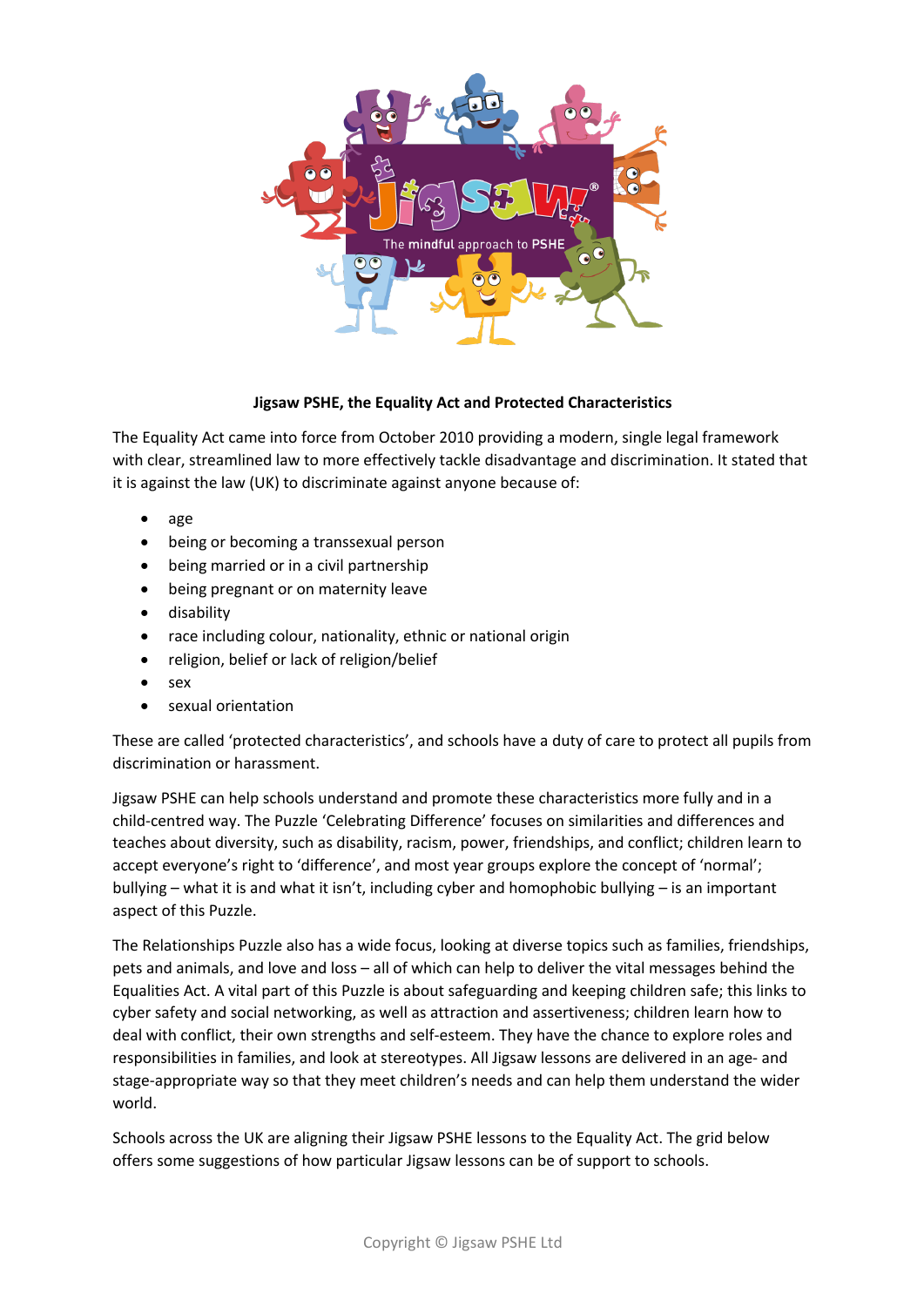| Protected<br>characteristics                                           | What this refers to                                                                                                                                                                                                                                                                                                                                                 | <b>Links to Jigsaw</b>                                                               |
|------------------------------------------------------------------------|---------------------------------------------------------------------------------------------------------------------------------------------------------------------------------------------------------------------------------------------------------------------------------------------------------------------------------------------------------------------|--------------------------------------------------------------------------------------|
| Age                                                                    | Where this is referred to, it refers to a person<br>belonging to a particular age (for example 32 year<br>olds) or range of ages (for example 18 to 30 year olds).                                                                                                                                                                                                  | Celebrating<br><b>Difference</b><br>Ages 10-11<br>Piece 3: Power                     |
|                                                                        |                                                                                                                                                                                                                                                                                                                                                                     | <b>Struggles</b>                                                                     |
| Gender<br>reassignment                                                 | The process of transitioning from one gender to<br>another.                                                                                                                                                                                                                                                                                                         | Celebrating<br><b>Difference</b>                                                     |
|                                                                        |                                                                                                                                                                                                                                                                                                                                                                     | Ages 5-6 Piece 6:<br>Celebrating Me.                                                 |
|                                                                        |                                                                                                                                                                                                                                                                                                                                                                     | Ages 7-8 Piece 5:<br>Gender diversity                                                |
|                                                                        |                                                                                                                                                                                                                                                                                                                                                                     | Ages 8-9 Piece 1:<br>Judging by<br>appearances                                       |
|                                                                        |                                                                                                                                                                                                                                                                                                                                                                     | Ages 10-11 Piece<br>2: Understanding<br>difference                                   |
| Being married or in<br>a civil partnership                             | Marriage is no longer restricted to a union between a<br>man and a woman but now includes a marriage<br>between a same-sex couple. Same-sex couples can<br>also have their relationships legally recognised as 'civil<br>partnerships'. Civil partners must not be treated less<br>favourably than married couples (except where<br>permitted by the Equality Act). | Celebrating<br>Difference<br>Ages 7-8<br>Piece 1: Families                           |
| Being pregnant or<br>on maternity leave                                | Pregnancy is the condition of being pregnant or<br>expecting a baby. Maternity refers to the period after<br>the birth, and is linked to maternity leave in the<br>employment context. In the non-work context,<br>protection against maternity discrimination is for 26                                                                                            | Celebrating<br><b>Difference</b><br>Ages 3-4/4-5<br>Piece 3: Families                |
|                                                                        | weeks after giving birth, and this includes treating a<br>woman unfavourably because she is breastfeeding.                                                                                                                                                                                                                                                          | Ages 7-8 Piece 1:<br>Families                                                        |
| Disability                                                             | A person has a disability if she or he has a physical or<br>mental impairment which has a substantial and long-<br>term adverse effect on that person's ability to carry<br>out normal day-to-day activities.                                                                                                                                                       | Celebrating<br><b>Difference</b><br>Ages 10-11 Piece<br>5: Celebrating<br>difference |
| Race including<br>colour, nationality,<br>ethnic or national<br>origin | Refers to the protected characteristic of Race. It refers<br>to a group of people defined by their race, colour, and<br>nationality (including citizenship) ethnic or national<br>origins.                                                                                                                                                                          | Celebrating<br><b>Difference</b><br><b>Ages 9-10</b><br>Piece 2: Racism              |